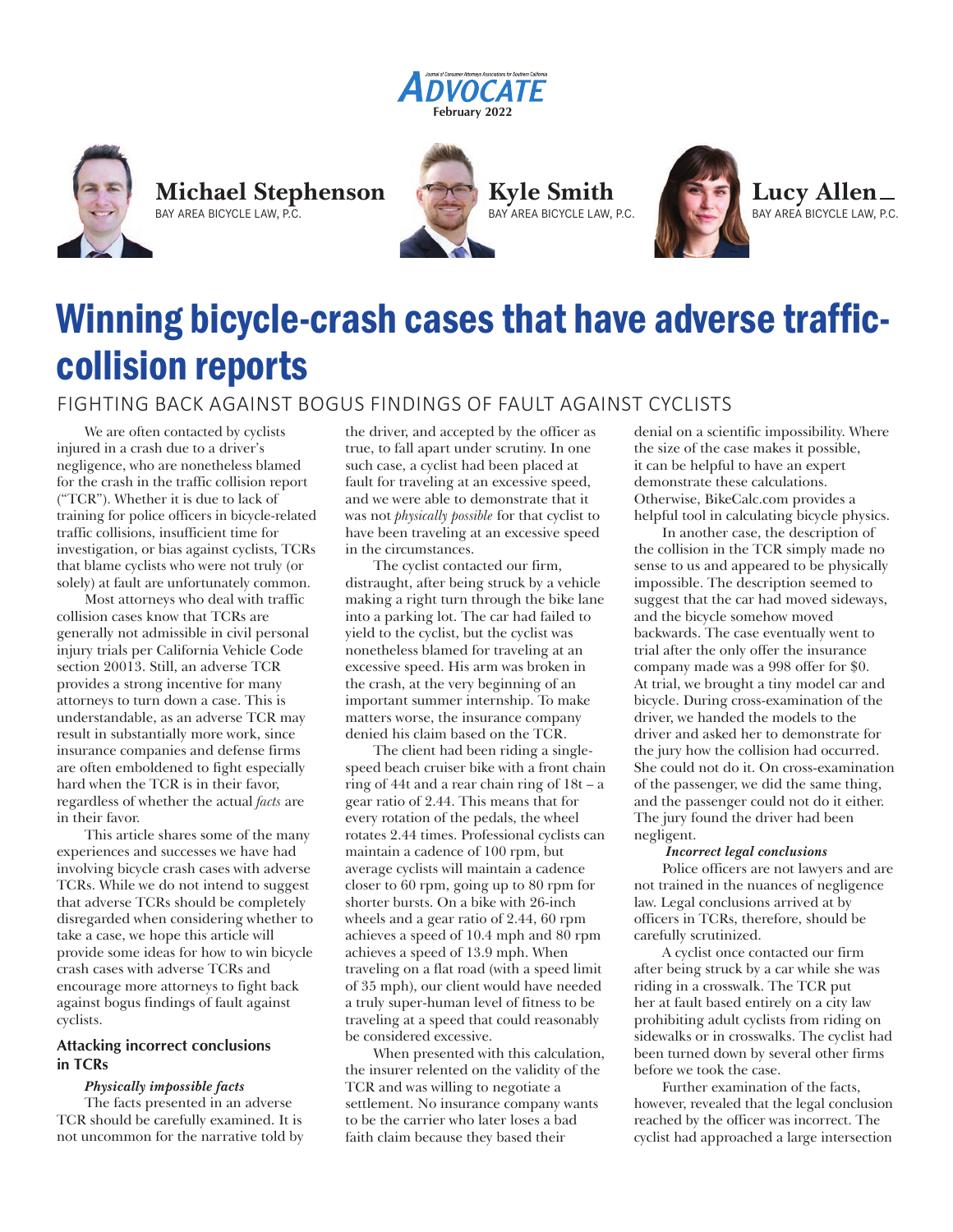and activated the crossing signal. She had successfully crossed to the median of a four-lane road. As she continued across the remaining two lanes, the car in the #1 lane stopped for her, but the car in the #2 lane did not stop, despite a flashing cross signal. Even though the law requires drivers to yield to those in crosswalks, the police officer placed the cyclist at fault, because of the city law prohibiting cyclists from riding in crosswalks.

Officers will frequently determine that simply because a cyclist violated a law, they are at fault for a collision. This is, of course, a gross misunderstanding of the doctrine of negligence per se. Violating a law, by itself, does not demonstrate negligence. Negligence per se has the further requirement that the harm caused by the violation of the law be the same *type* of harm that the law was intended to protect against. Laws against riding in crosswalks and sidewalks are clearly intended to protect pedestrians from faster-moving cyclists, not to protect cars from colliding with slow-moving bicycles. Thus, the conclusion that riding in the crosswalk constituted negligence per se was incorrect. Once the alleged vehicle code violation was removed from the equation, there was nothing that the insurance company could point to that the cyclist had done wrong.

In cases of a legally inaccurate adverse TCR, a lawsuit is highly likely. Like police officers, insurance adjusters are not well-versed in legal nuance and will see a citation or violation as proof the cyclist is at fault. Give that same TCR to a defense attorney, who would have to somehow try and make a similar argument in front of a jury, and a reasonable conversation is much more likely.

#### *TCRs reflecting bias*

Cyclists seem to frequently be blamed for collisions simply based upon the perception that bicycle riders are reckless or inattentive. This tendency to blame cyclists can be heightened when the cyclist is a person of color or otherwise marginalized, such as a non-native English speaker or person experiencing homelessness.

In one instance, a client called us after a hit-and-run collision. He had been riding on Valencia Street in San Francisco, one of the city's most heavily trafficked bike routes. The lights on Valencia are timed for travel at 13mph, to facilitate the flow of bicycles. The client proceeded into an intersection on a fresh green light and was struck by a driver running a red light from a side street in an apparent attempt to beat the light. The driver fled, but fortunately onlookers recorded the license plate, and the driver was tracked down and arrested.

Despite arresting the driver for a hitand-run, the police had the audacity to blame the cyclist in the TCR. This finding of fault was based on the cyclist's statement that he was applying his brakes as he approached the intersection. The officer interpreted this to mean that the cyclist did not actually have a green light. When the cyclist first provided us with the TCR and explained the situation over the phone, we were confused as to why the cyclist was being treated so unfairly. The client then added that he was a young black male.

While we cannot prove that the police acted with either implicit or intentional bias, this is always a concern and must be considered when dealing with insurers and law enforcement. By acknowledging structural inequality in the demand letter and in conversations with the insurer or defense counsel, you can get in front of these issues, highlighting the facts and evidence of the case rather than the inadmissible conclusions of police officers.

#### *Winning anyway*

It is not always possible to convince an insurance company or defense attorney that an adverse TCR is incorrect and should be disregarded, but that does not mean that you cannot still win the case.

## **Beating an adverse TCR by investigating the driver**

A client came to us who, according to the driver and the TCR, had run a red light while cycling at night without his

lights on. Our client had a brain injury and could not remember anything from the evening of the crash, but he was not in the habit of running red lights on his bicycle and did not believe the driver's story. We could not find any independent witnesses or any other evidence to contradict the TCR's conclusions, so we turned our attention to investigating the background of the driver. As it turned out, the teenage driver had a provisional license that required him to be accompanied by an adult. During the incident, he only had other minors in the car. Once confronted with this fact, the insurance company decided it did not want to fight and settled for the policy limits.

## **Attacking the driver's failure to keep a proper lookout**

We have seen many adverse TCRs in which the obvious conclusion should have been that the driver's failure to keep a proper lookout for cyclists was the primary cause of the collision. Yet, with circular logic and tortured interpretation of various provisions of the California Vehicle Code, the officers writing these reports somehow found ways to blame the cyclist involved. In some cases, the cyclist admittedly did something wrong, but the TCR completely ignores the issue of whether the driver *also* failed to keep a proper lookout.

A client came to us after her husband had, while under the influence of narcotics, attempted to ride across a fourlane road. Shortly after entering the road, he was hit by a car and killed. The TCR blamed the collision entirely on the cyclist, end of story, even though in the driver's statement to police she claimed she had not seen the cyclist until *after* the crash – which is always a good indication that the driver may not have been keeping a proper lookout.

We took the deposition of the only other witness, a man driving a car a few car lengths behind the car that hit the cyclist. The insurance defense attorney came into the deposition confident that this witness would destroy our case.